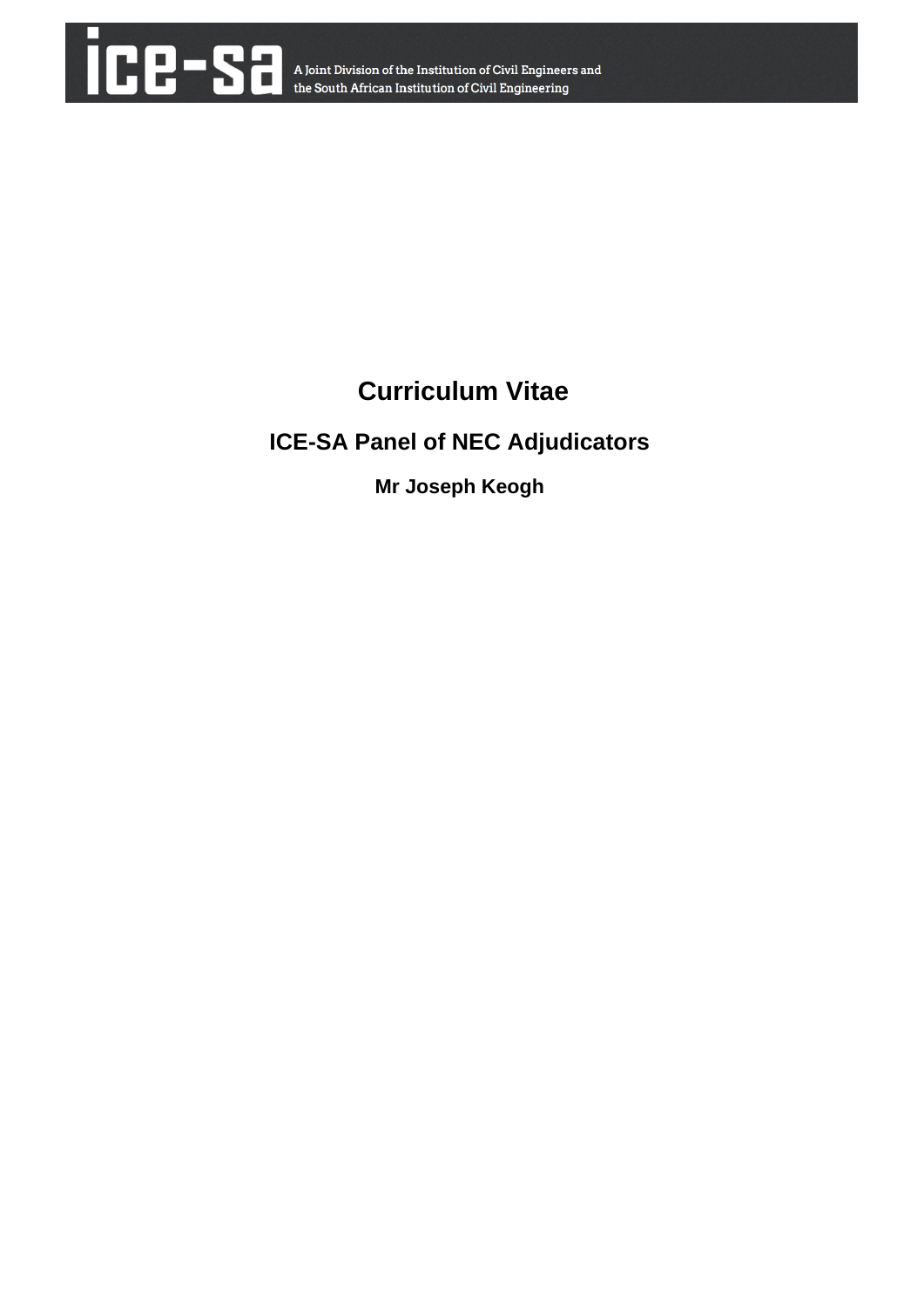

A Joint Division of the Institution of Civil Engineers and the South African Institution of Civil Engineering

### **Personal Details:**

**Forenames:** Joseph **Surname:** Keogh **Gender:** Male **Language:** English

#### **Contact Details Contact Details**

 **Email:** joseph.k@ecs.co.za **Cellphone:** 083 284 6268 **Home:** 083 232 5586 **Work:** 011 803 3008 **Fax:** 011 803 3009

 **Province:** Gauteng **Country:** South Africa **Nationality:** IRISH **Town**: Bryanston

## **Professional**

**Company Name:** ECS Associates (Pty) Ltd **Job Title:** Director

### **Contract Experience:**

+20 years experience on FIDIC & NEC

Sasol, Eskom, Rio Tinto, BHP Billiton, Municipal Government, Transnet. PetroSA, Anglo American, Dept, of Transport, Western Cape Government, SAB, Exxon Mobil, BP, Shell, CIDB, Govt of Botswana. Client and contractor experience in delivering projects - Civil, Structural, Mechanical, Piping, Electrical and Mechanical installations. Contract values +R10m - multi-billion, - Power, Mining, Oil & Gas and Infrastructure.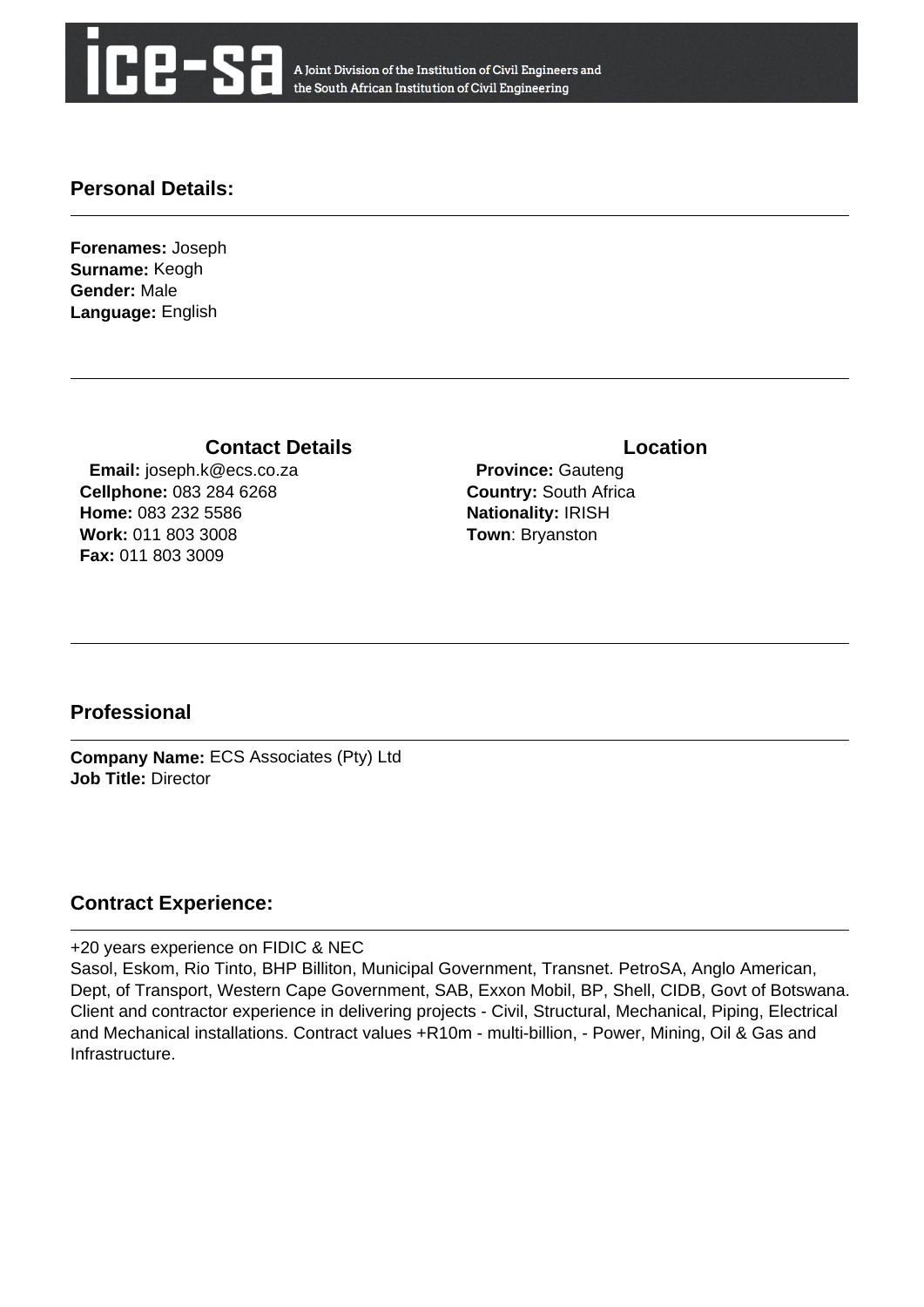A Joint Division of the Institution of Civil Engineers and the South African Institution of Civil Engineering

# **Career Overview:**

FeeneyHill & Associates, Bermingham UK - Senior Quantity Surveyor 1990 - 1991 Kentz Corporation PLC - Africa - Quantity Surveying & Commercial Management - 1991 - 2001 Kentz Corporation PLC - Africa - Operations Manager - (SMEIP Projects) 2001 - 2004 Kentz Corporation PLC - Africa - Operations Director & Board Member 2005 - 2013 Kentz Corporation Global - Contract & Risk Manager 2013 - 2014 Eskom - Expert Consultant to Group Capital for Project Assurance & Controls 2014-2015 Eskom / ESBI - Expert Consultant - Project Improvement - Medupi & Kusile 2015-2017 ECS Associates - Diirector - NEC & FIDIC Dispute Resolution 2017 -

# **NEC Experience:**

20 years of NEC practical experience. Proficient in NEC3 & 4 - all options. Contracts successfully executed include

Sasol Turbo - Polyethylene III - NEC Option B R240m Mossgas Offsite & Utilities - NEC Option A R310m Sasol Gas Reformers - NEC Opton B, D & E R1,2 Bn Eskom Majuba LPS - NEC Option B R210m Transet Multi Product Pipeline - NEC Option A R720m Eskom Capital Assurance - Oversigth of all capital projects - NEC A,B, C, D, & E Sasol Fluor - Secunda Growth - NEC Option F R680m Currently delivering a range of NEC services, including training, advisory and dispute resolution.

# **Built Environment Experience:**

Diploma in Quantity Surveying BSc. Degree in Quantity Surveying Chartered Quantity Surveyor Professional Arbitrator Commercial Mediator 25 years experience delivering fast track complex multi-disciplined projects throughout southern Africa, the Middle East with assignemnts completed in Australia and Canada. Proficient is project management, contractual risk management and dispute resolution.

## **Other Professional Activities and Publications**